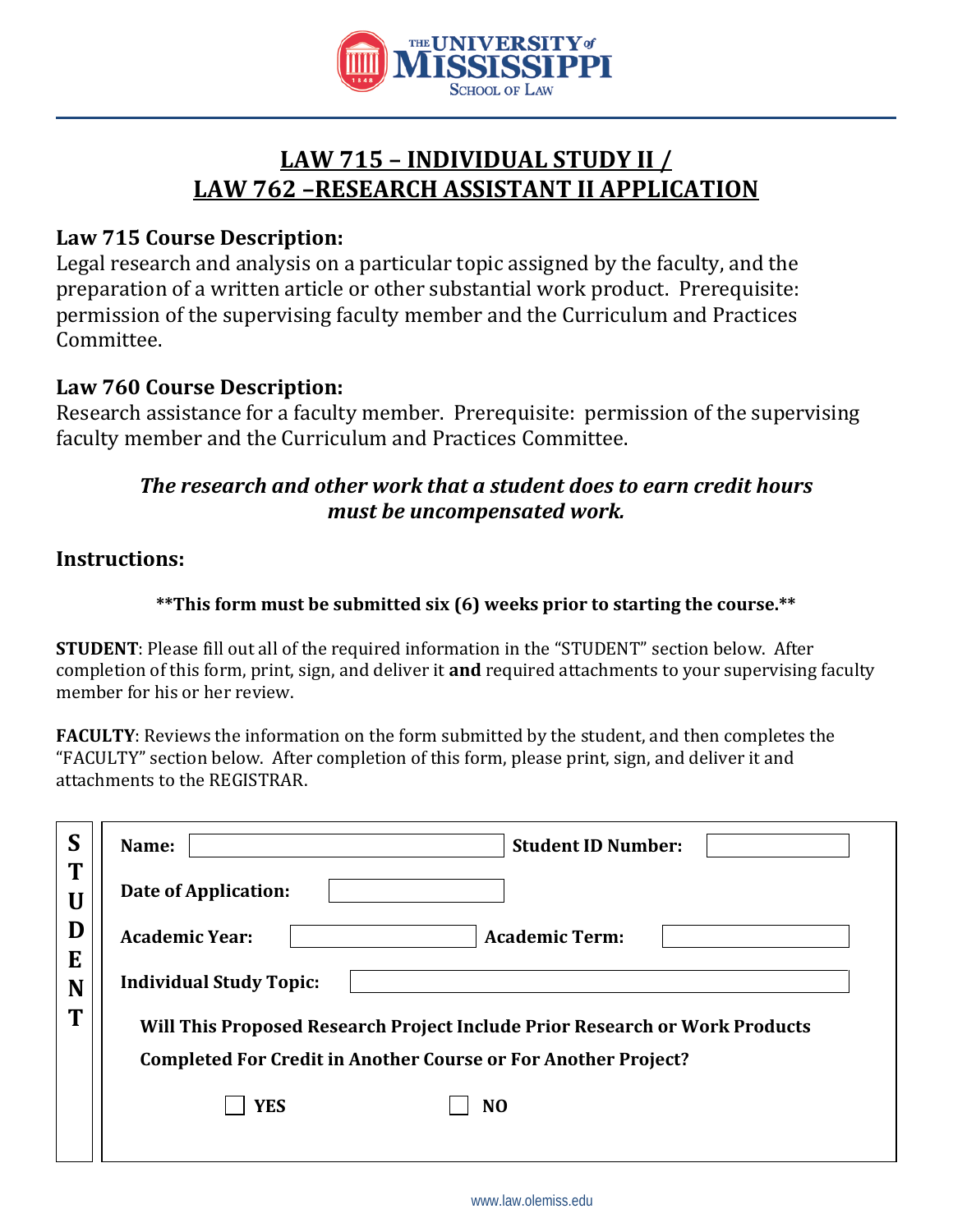

| IF YES:<br>• Please attach a copy of all prior research and work products to this application      |
|----------------------------------------------------------------------------------------------------|
| • Have you (or will you) receive compensation for the prior research or work product?              |
| YES $\Box$ NO                                                                                      |
| . Do you attest that a substantial amount of additional research and work will be done in order    |
| to receive credit for this proposed project? $\Box$ <b>YES</b> $\Box$<br>N <sub>O</sub>            |
| <b>Please Answer the Following Questions:</b>                                                      |
| . Do you attest that you have not and will not receive other law school credit for this proposed   |
| $\blacksquare$ YES $\blacksquare$<br>$\overline{\phantom{0}}$ NO<br>project?                       |
| . Do you attest that you have not and will not receive compensation for this proposed project?     |
| YES  <br>$\overline{\phantom{0}}$ NO                                                               |
|                                                                                                    |
| Attach the Following Documents to the Email Sent to Your Supervising Faculty Member:               |
| <b>Current Law Transcript;</b>                                                                     |
|                                                                                                    |
| An outline of the proposed research;                                                               |
|                                                                                                    |
| A complete bibliography of the sources used during the preliminary research of the project;<br>and |
| A description (approximately 1,000 words) of the research project, including the equivalent        |
| of an outline and a bibliography, and what you expect to accomplish, why, and how.                 |
| Please sign below attesting that all of the information presented above is correct:                |
|                                                                                                    |